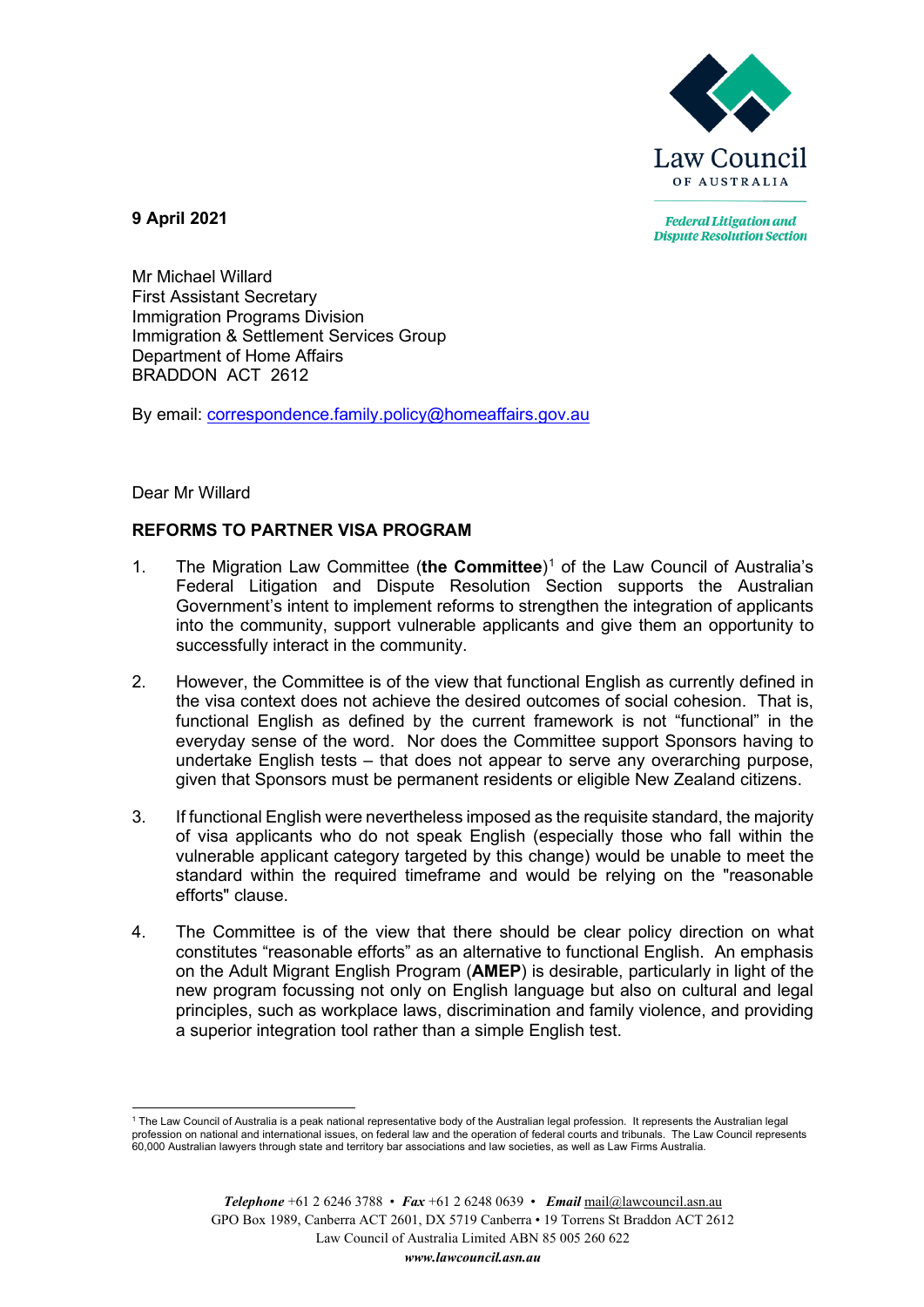- 5. "Reasonable efforts" criteria should be used as a broad discretionary tool, with some clearly defined scenarios to provide certainty to applicants.
- 6. For example, the Committee is of the view that policy should provide clear criteria on what constitutes reasonable efforts, such as:
	- (a) completion of 510 hours of AMEP will generally satisfy delegates of "reasonable efforts", regardless of performance;
	- (b) completion of a Certificate II in Spoken and Written English (Australian Core Skills Framework (**ACSF**) 2 indicator);
	- (c) completion of 510 hours of English tuition at a private Registered Training Organisation (**RTO**); or
	- (d) completion of 510 hours of English tuition with an Australian Charities and Notfor-profits Commission (**ACNC**) registered organisation (churches, community groups).
- 7. Specific reference should also be made to AMEP home tutoring as a reasonable effort, as visa applicants may not be able to attend external classes or online lessons.
- 8. Delegates should be directed to take into account factors such as:
	- (a) internet connectivity/access in the area where the applicant is living;
	- (b) caring arrangements and domestic circumstances; and
	- (c) long distance tutoring arrangements.

### **Exemptions**

- 9. In addition to the disability exemptions, the Committee is of the view that applicants should be exempt from the English requirement if:
	- (a) an applicant meets the family violence provisions a visa should not be refused because someone was unable to learn English while experiencing and fleeing from family violence;
	- (b) applicants are over the age of 60, in line with the Australian citizenship test exemptions; and
	- (c) applicants are offshore applicants whose visa application takes longer than 2 years to process (those applicants would be eligible for permanent residence at the time of decision, without the benefit of onshore AMEP).

## **Adverse information**

10. The Committee is generally opposed to unnecessary or irrelevant disclosure of convictions to sponsors and applicants. Careful consideration may also need to be given to existing legislative frameworks regarding discrimination on the basis of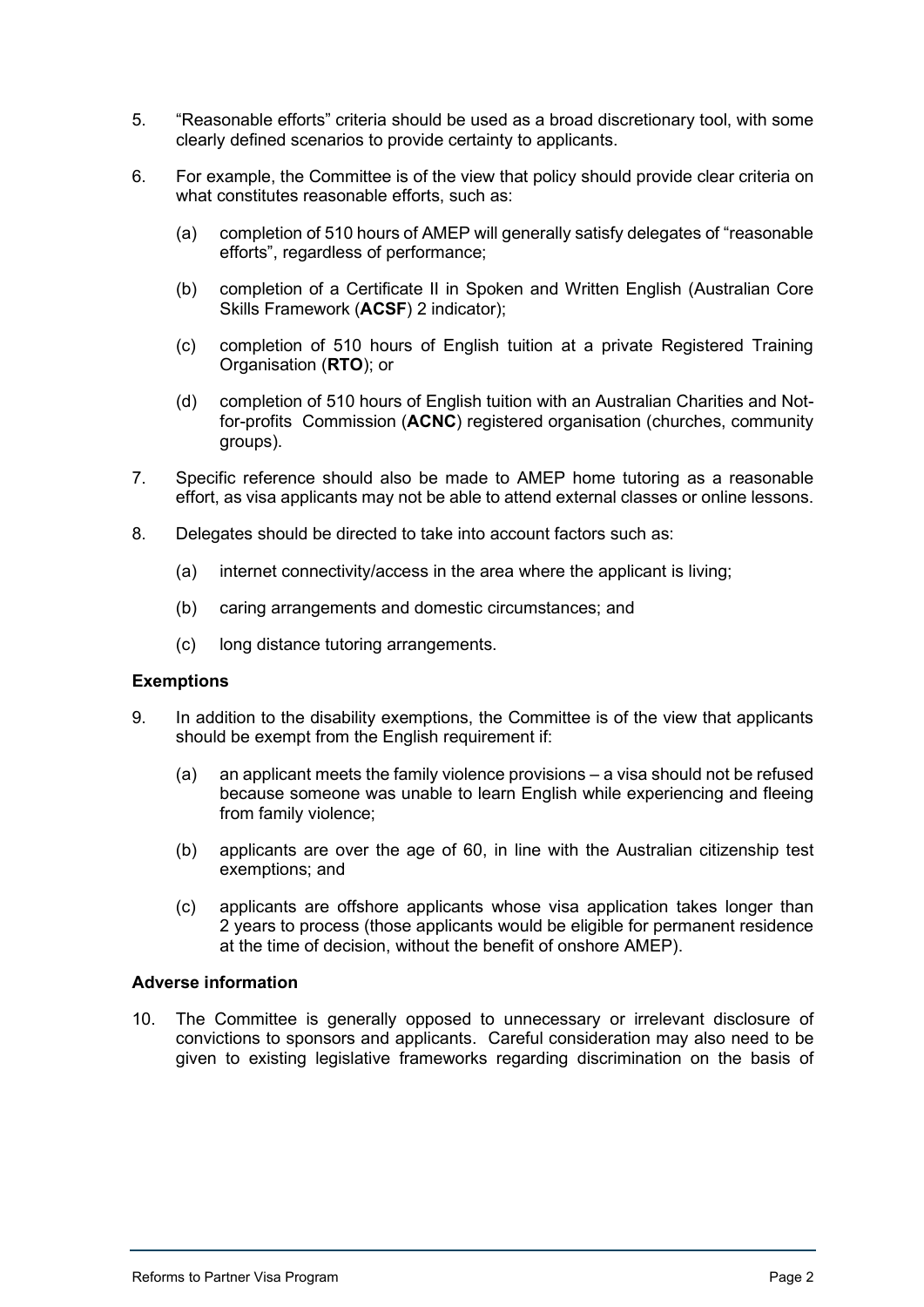irrelevant criminal record and spent convictions at the federal<sup>[2](#page-2-0)</sup>, state and territory level, to ensure overall consistency and clarity.

- 11. Subject to that point, if disclosure were legislated, the Committee would recommend that only convictions where the offence involves violence or other clearly concerning conduct (eg, serious fraud, corruption) should be disclosed to applicants/sponsors and where they are relevant.
- 12. Convictions should not be disclosed if the sponsorship would be refused for other reasons.

## **Other matters**

- 13. In addition to the above, the Committee recommends that:
	- the sponsorship approval process should be part of the visa application process (contemporaneous lodgement), to ensure that applicants have a right to apply for a visa at the same time as the sponsorship process is being considered. That is likely to shorten the processing period and would also mean the applicant would have a right to stay in Australia or continue the application while a sponsorship refusal is being considered by the Administrative Appeals Tribunal or Federal Circuit Court;
	- there be no limitations imposed by Schedule 1 of the *Migration Regulations 1994* (Cth) (**the Regulations**) on lodging a further onshore partner visa if the previous visa was refused only because the sponsorship was refused; and
	- exceptions to section 48 further onshore lodgements for skilled visas if the previous visa was refused only because the sponsorship was refused. That adjustment would require a simple change to r 2.12 of the Regulations to enable applicants in this category to apply for any of the following:
		- **General Skilled Migration visas** (these visas can be applied for by invitation only);
		- **Skilled Work Regional (Provisional) (Class PS)** subclass 491 visa where the applicant is nominated by a State or Territory government;
		- **Temporary Skills Shortage (Class GK)** subclass 482 visa;
		- **Employer Nomination (**Permanent**) (Class EN)** subclass 186;
		- **Regional Employer Nomination (Permanent) (Class RN)** subclass 187 visa;
		- **Skilled Employer Sponsored Regional (Provisional) (Class PE)**  subclass 494;
		- **Business** Skills Business Talent (Permanent) (Class EA) visa (those visas can be applied for by invitation only); and

<span id="page-2-0"></span><sup>2</sup> See, eg, *Australian Human Rights Commission Act 1986* (Cth), s 3(1) and Australian Human Rights Commission Regulations 2019.